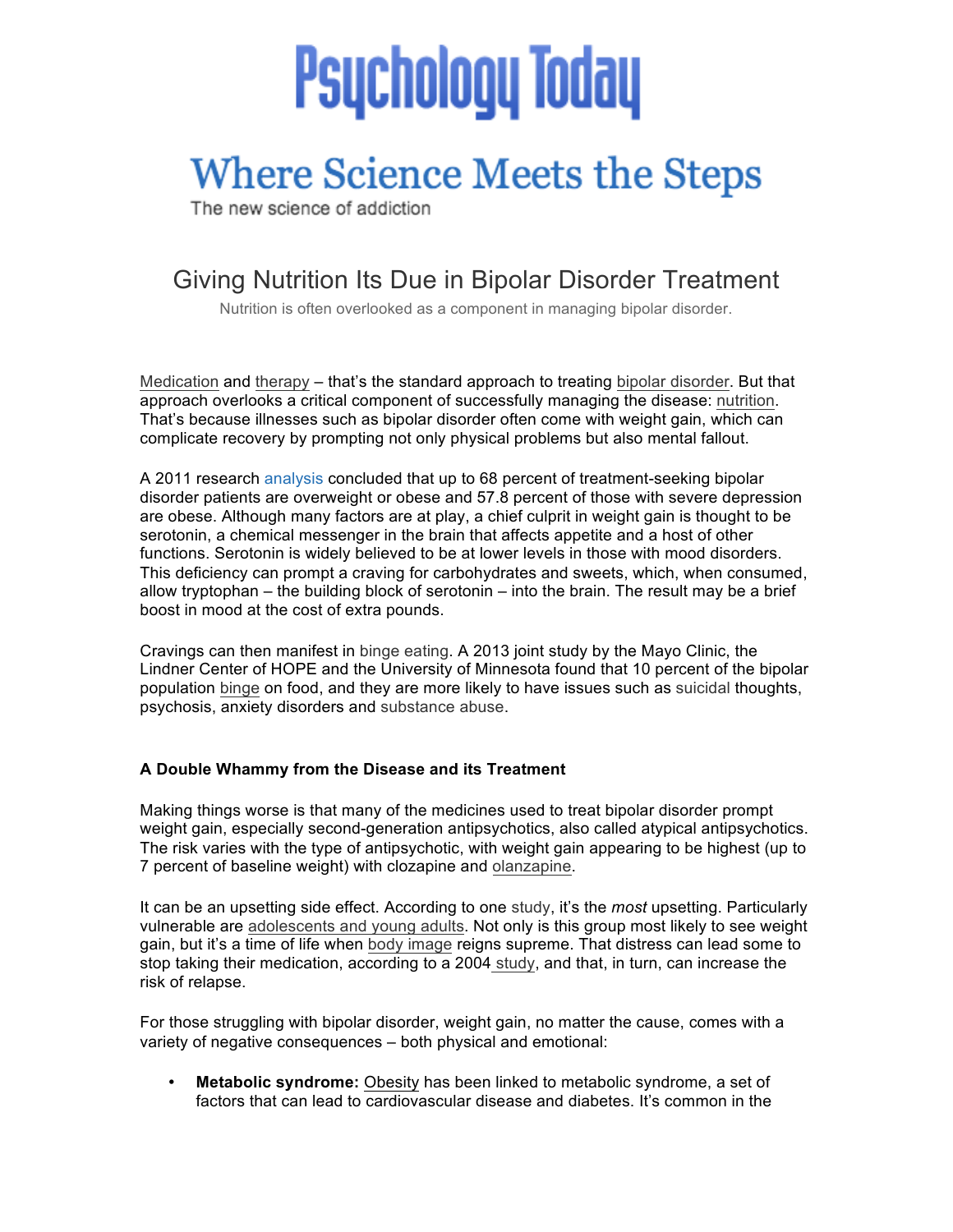general population but even more so in those with mental illnesses. It's been shown to be present in up to 30 percent of those with bipolar disorder.

- **Reduced life expectancy:** Those with serious mental illnesses such as bipolar disorder die 15 to 30 years earlier than the general population, studies say. That's been related to preventable risk factors for heart disease, such as obesity.
- **Quality of life:** The impact on physical appearance and the stigma surrounding weight gain can spark low self-esteem, depression and social alienation, particularly in the young.

#### **What Can Be Done?**

Making sound nutritional choices can be made more difficult by the disorganization and negativity that sometimes go along with bipolar disorder. For those who feel they are struggling to make it through the day, eating right and exercising can seem like the least of their concerns.

Nutritional education and support, therefore, is crucial when treating people with bipolar disorder as a way of helping them counteract the carb and sugar cravings that come with the disorder and that can be exacerbated by medication.

Encouraging exercise should be a primary goal. Not only does it burn calories, but study after study confirms it lowers blood pressure, protects against heart disease and cancer, and lifts mood. For some, exercise can be just as effective as antidepressants. About a half hour to an hour of moderate exercise most days of the week is recommended.

Nutritional education should include an overview of the special risks for those with bipolar disorder as well as the basics of healthy eating; for example, how to handle cravings, how to read a label and the benefits of whole foods.

In treatment programs and when eating out in the community, those with mood disorders should look for SPE-certified menus. Much like a Good Housekeeping Seal of Approval for home products, SPE passes judgment on the foodservice industry. An SPE-certified meal has passed rigorous standards related not only to its nutritional density but to the sourcing of the ingredients and the flavor of the finished dish. The name comes from the Latin phrase *Sanitas Per Escam*, which translates to "Health Through Food," but SPE also stands for sourcing, preparing and enhancing, the keys to good eating, the group says.

Supplementation also holds out some hope for those with bipolar disorder, though more rigorous testing is needed. Most promising areomega 3 fatty acids, which had the strongest evidence of efficacy for bipolar depression, according to a review conducted by Jeffrey J. Rakofsky, M.D., and Boadie W. Dunlop M.D.,and published in the journal *Depression and Anxiety* in 2013. Omega 3s are essential to normal brain functioning and can protect against inflammation. Vitamin C also showed some positive effect.